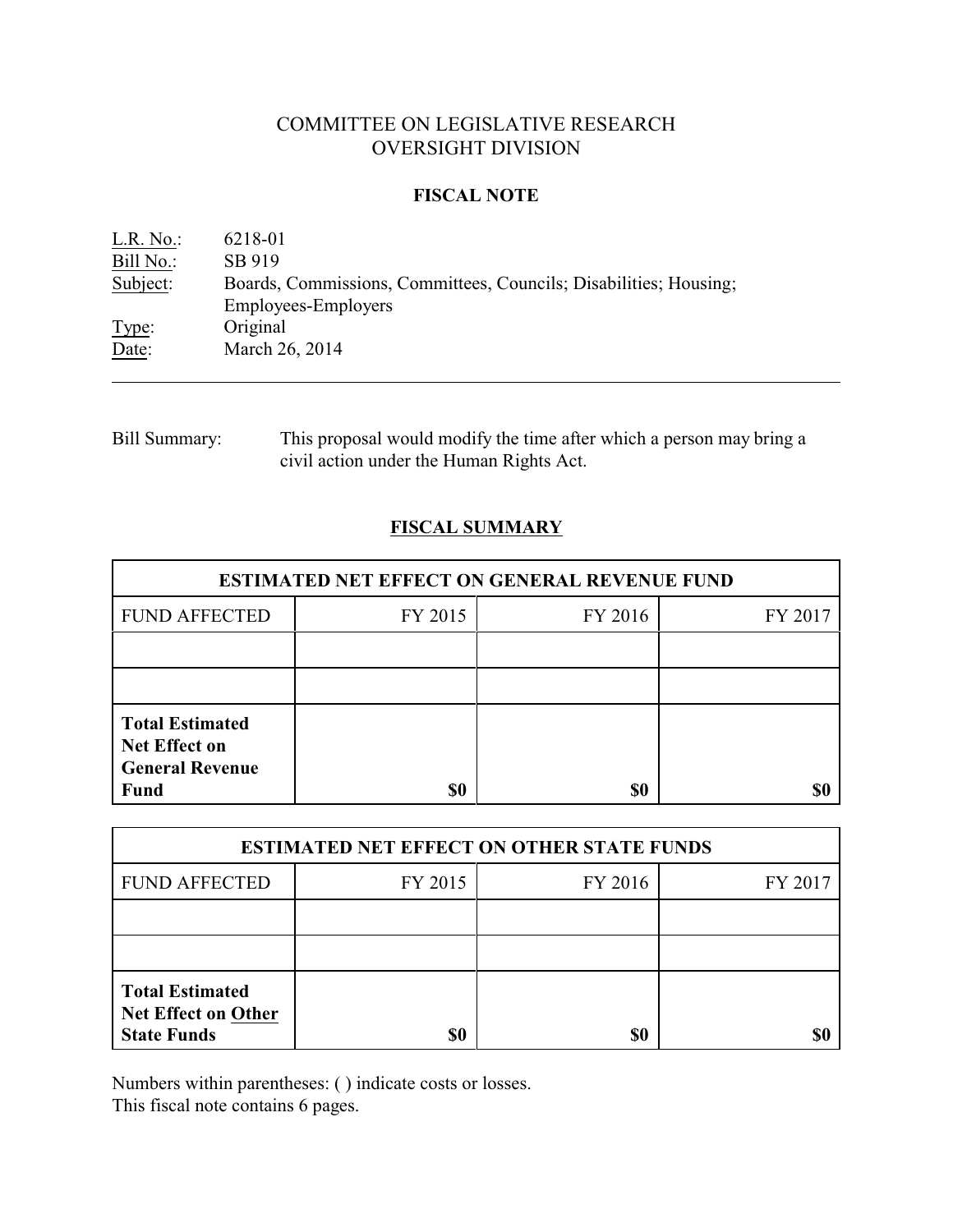| <b>ESTIMATED NET EFFECT ON FEDERAL FUNDS</b>                               |         |         |         |  |
|----------------------------------------------------------------------------|---------|---------|---------|--|
| <b>FUND AFFECTED</b>                                                       | FY 2015 | FY 2016 | FY 2017 |  |
|                                                                            |         |         |         |  |
|                                                                            |         |         |         |  |
| <b>Total Estimated</b><br><b>Net Effect on All</b><br><b>Federal Funds</b> | \$0     | \$0     |         |  |

| <b>ESTIMATED NET EFFECT ON FULL TIME EQUIVALENT (FTE)</b>    |         |         |         |  |
|--------------------------------------------------------------|---------|---------|---------|--|
| <b>FUND AFFECTED</b>                                         | FY 2015 | FY 2016 | FY 2017 |  |
|                                                              |         |         |         |  |
|                                                              |         |         |         |  |
| <b>Total Estimated</b><br><b>Net Effect on</b><br><b>FTE</b> |         |         |         |  |

 $\Box$  Estimated Total Net Effect on All funds expected to exceed \$100,000 savings or (cost).

 $\Box$  Estimated Net Effect on General Revenue Fund expected to exceed \$100,000 (cost).

| <b>ESTIMATED NET EFFECT ON LOCAL FUNDS</b> |         |         |       |
|--------------------------------------------|---------|---------|-------|
| FUND AFFECTED                              | FY 2015 | FY 2016 | FY 20 |
| <b>Local Government</b>                    | \$0     | \$0     | \$(   |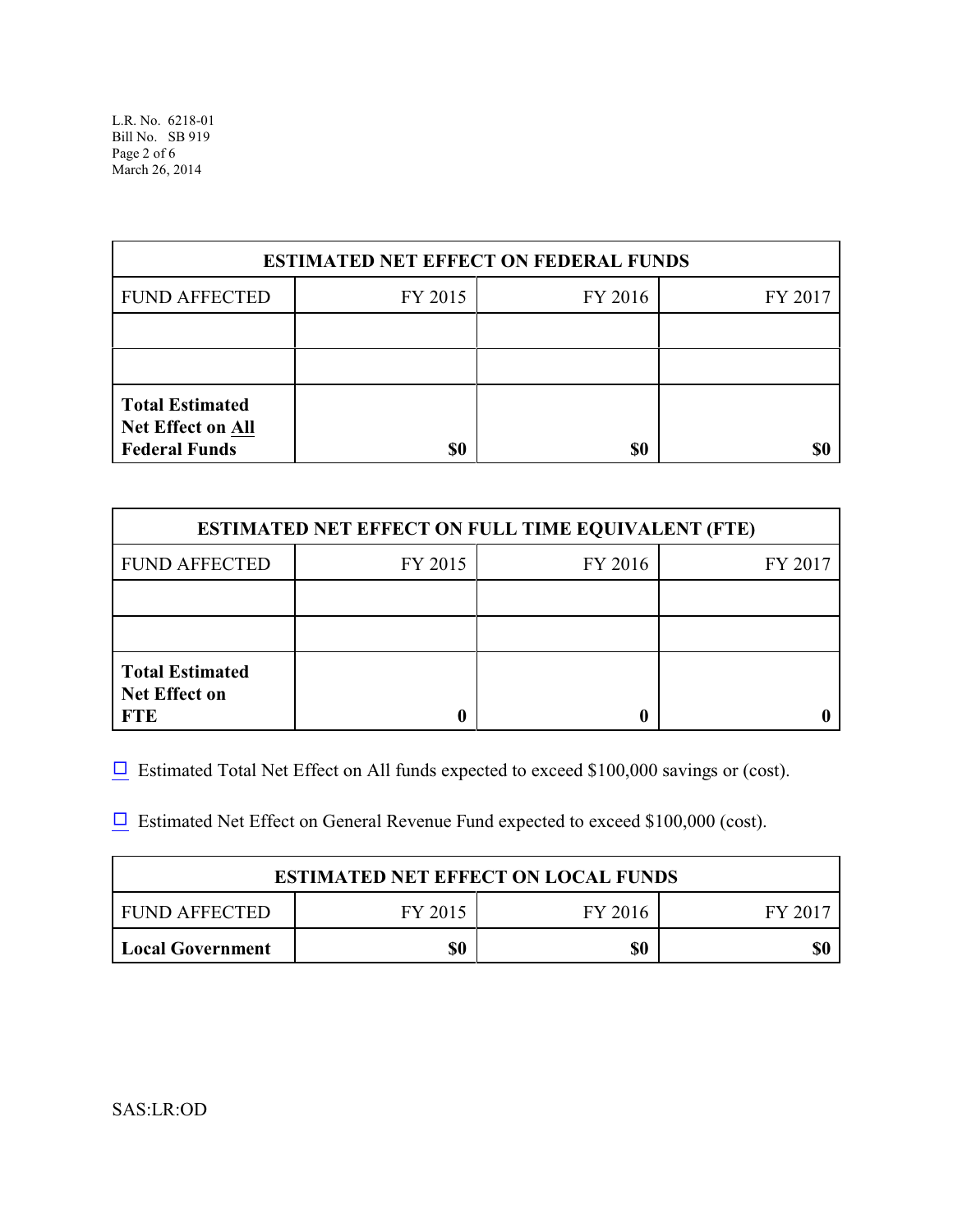L.R. No. 6218-01 Bill No. SB 919 Page 3 of 6 March 26, 2014

## **FISCAL ANALYSIS**

### ASSUMPTION

#### Section 213.111, RSMo. - Missouri Human Rights Commission:

If a person claiming to be aggrieved has filed a complaint and the Commission has not completed its administrative processing of that complaint, this proposal would reduce from one hundred eighty days to one hundred twenty days the time that person would be required to wait before a civil action could be filed under the Human Rights Act.

Officials from the **City of Kansas City** assume this proposal could result in some savings to the City if employees fail to file a charge with the Missouri Human Rights Commission (MCHR) within the 120 day limit. It is difficult to determine the amount of savings the City may see because while some employees file between 120-180 days after the last date of discrimination, it is likely they would file within the 120 day limit. Additionally, the employee would still have 360 days to file with the Equal Employment Opportunity Commission and could proceed in federal court under federal law.

**Oversight** assumes any cost or savings resulting from the proposal would be minimal and could be absorbed with existing resources.

Officials from the **Office of Administration - Divisions of General Services and Personnel**, the **Department of Conservation**, the **Department of Labor and Industrial Relations**, the **Department of Transportation, Linn State Technical College**, the **University of Central Missouri**, **Missouri State University**, **Missouri Western State University**. **Northwest Missouri State University**, **St. Louis County**, the **City of Columbia**, the **Platte County Board of Elections**, and the **St. Louis County Directors of Elections** assume this proposal would have no fiscal impact on their organizations.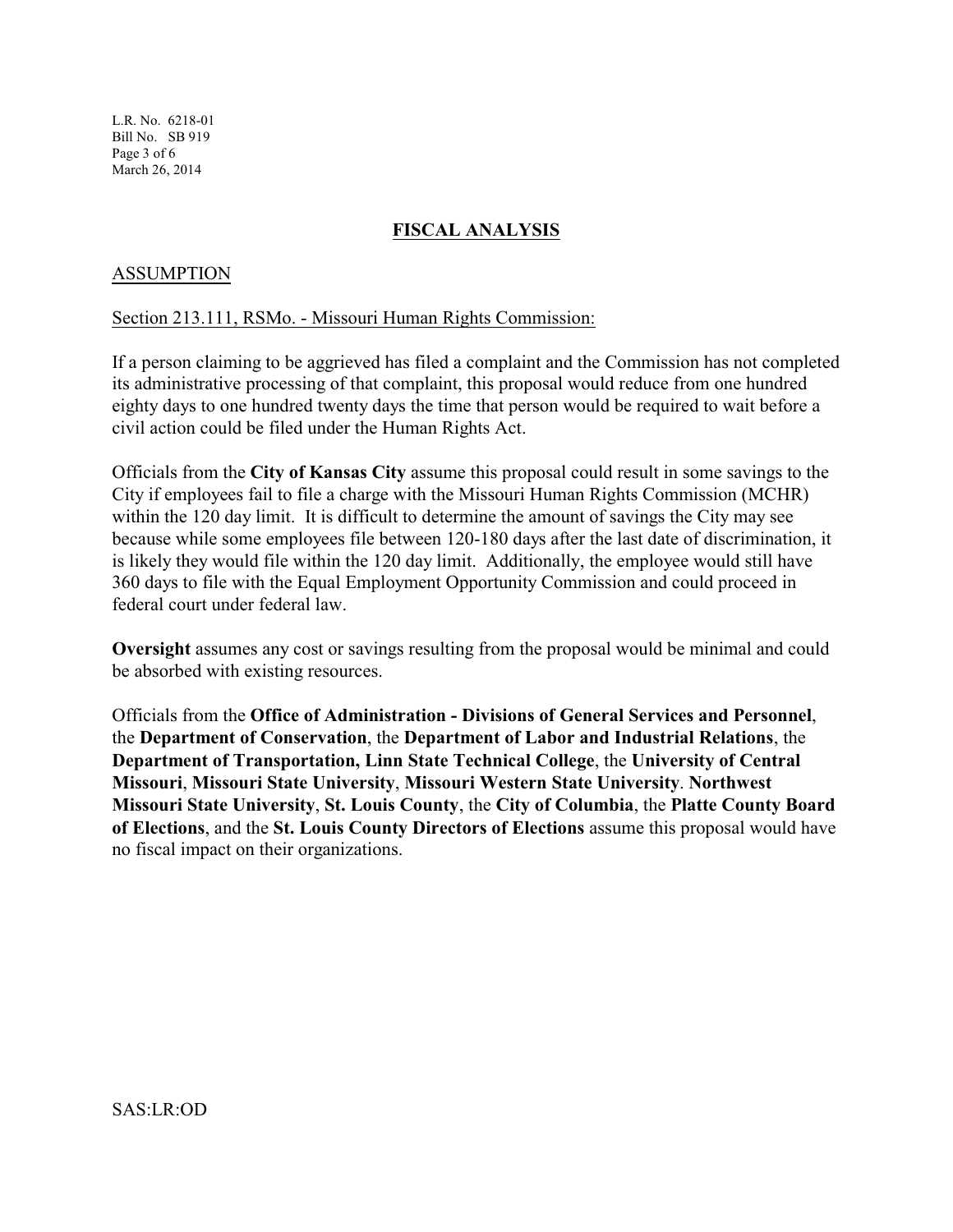L.R. No. 6218-01 Bill No. SB 919 Page 4 of 6 March 26, 2014

## ASSUMPTION (continued)

#### Not responding

Officials from the following counties: Andrew, Audrain, Barry, Bates, Boone, Buchanan, Callaway, Camden, Cape Girardeau, Carroll, Cass, Clay, Cole, Cooper, DeKalb, Franklin, Greene, Holt, Jackson, Jefferson, Johnson, Knox, Laclede, Lawrence, Lincoln, Marion, Miller, Moniteau, Monroe, Montgomery, New Madrid, Nodaway, Ozark, Perry, Pettis, Phelps, Platte, Pulaski, Scott, St. Charles, St. Francois, Taney, Warren, Wayne and Worth did not respond to our request for information.

Officials from the following cities: Ashland, Belton, Bernie, Bonne Terre, Boonville, California, Cape Girardeau, Clayton, Dardenne Prairie, Excelsior Springs, Florissant, Frontenac, Fulton, Gladstone, Grandview, Harrisonville, Independence, Jefferson City, Joplin, Kearney, Knob Noster, Ladue, Lake Ozark, Lebanon, Lee Summit, Liberty, Louisiana, Maryland Heights, Maryville, Mexico, Monett, Neosho, O'Fallon, Pacific, Peculiar, Popular Bluff, Raytown, Republic, Richmond, Rolla, Sedalia, Springfield, St. Charles, St. Joseph, St. Louis, St. Robert, Sugar Creek, Sullivan, Warrensburg, Warrenton, Webb City, Weldon Spring and West Plains did not respond to our request for information.

Officials from the following school districts: Blue Springs, Branson, Charleston R-I, Cole R-I, Columbia, Fair Grove, Francis Howell, Fulton, Harrison R-IX, Independence, Jefferson City, Johnson County R-7, Kansas City, Kirksville, Kirbyville R-V , Lee's Summit, Malden R-I, Malta Bend, Mexico, Monroe City R-I, Nixa, Parkway, Pattonville, Raymore-Peculiar R-III, Raytown, Riverview Gardens, Sedalia, Sikeston, Silex, Special School District of St. Louis County, Spickard, St Joseph, St Louis, St. Charles, Sullivan, Warren County R-III, and Waynesville did not respond to our request for information.

Officials from the following colleges: Crowder, East Central Community College, Harris-Stowe, Jefferson College, Kansas City Metro Community College, Lincoln University, Moberly Area Community College, Missouri Southern State University, Southeast Missouri State University, State Fair Community College, St. Charles Community College, St. Louis Community College, Three Rivers Community College, Truman State University, and the University of Missouri did not respond to our request for information.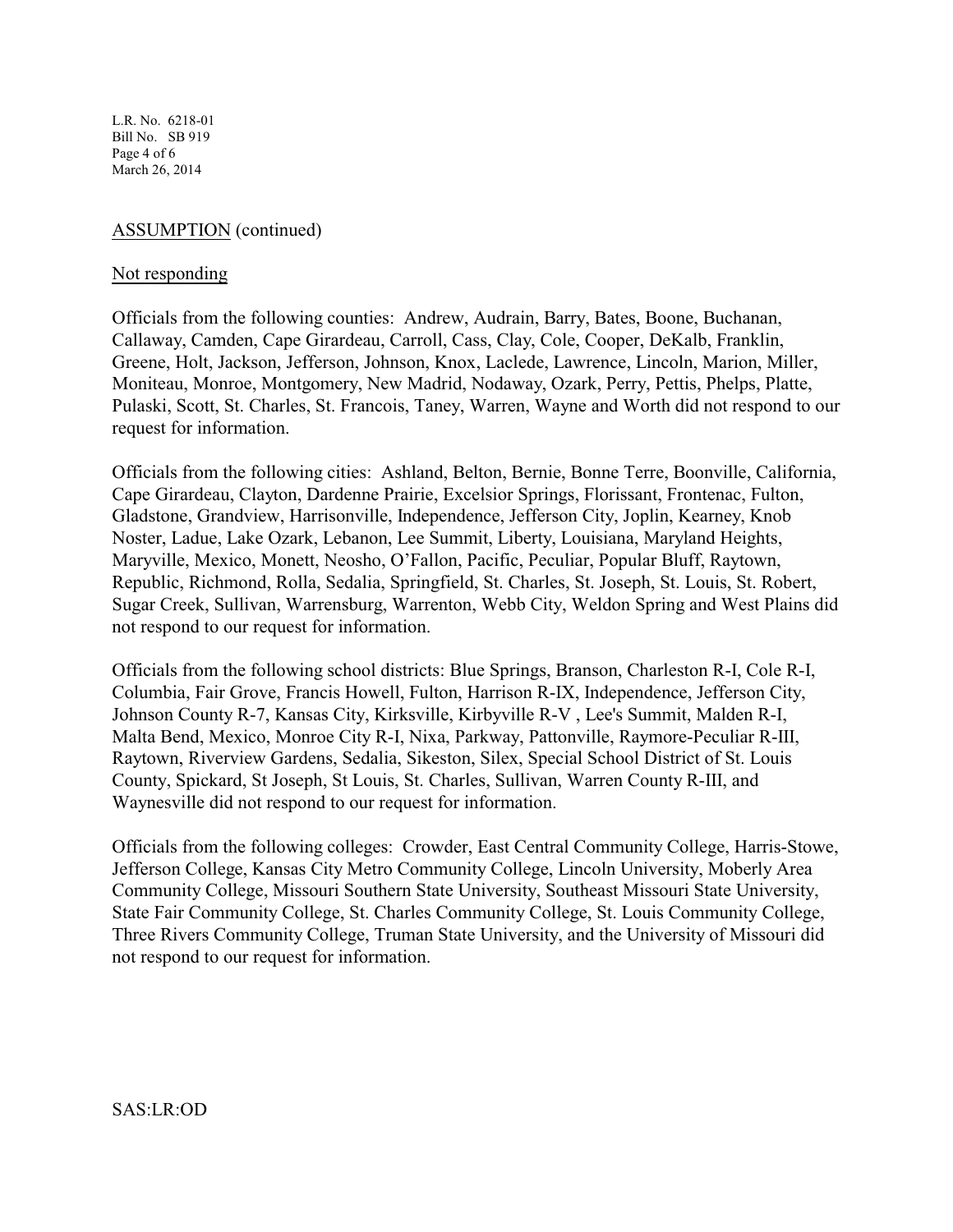L.R. No. 6218-01 Bill No. SB 919 Page 5 of 6 March 26, 2014

| FISCAL IMPACT - State Government | FY 2015<br>$(10 \text{ Mo.})$ | FY 2016    | FY 2017                       |
|----------------------------------|-------------------------------|------------|-------------------------------|
|                                  | <u>\$0</u>                    | <u>\$0</u> | $\underline{\underline{\$0}}$ |
| FISCAL IMPACT - Local Government | FY 2015<br>$(10 \text{ Mo.})$ | FY 2016    | FY 2017                       |
|                                  | <u>\$0</u>                    | <u>\$0</u> | <u>\$0</u>                    |

## FISCAL IMPACT - Small Business

No direct fiscal impact to small businesses would be expected as a result of this proposal.

### FISCAL DESCRIPTION

The proposed legislation appears to have no direct fiscal impact.

This legislation is not federally mandated, would not duplicate any other program and would not require additional capital improvements or rental space.